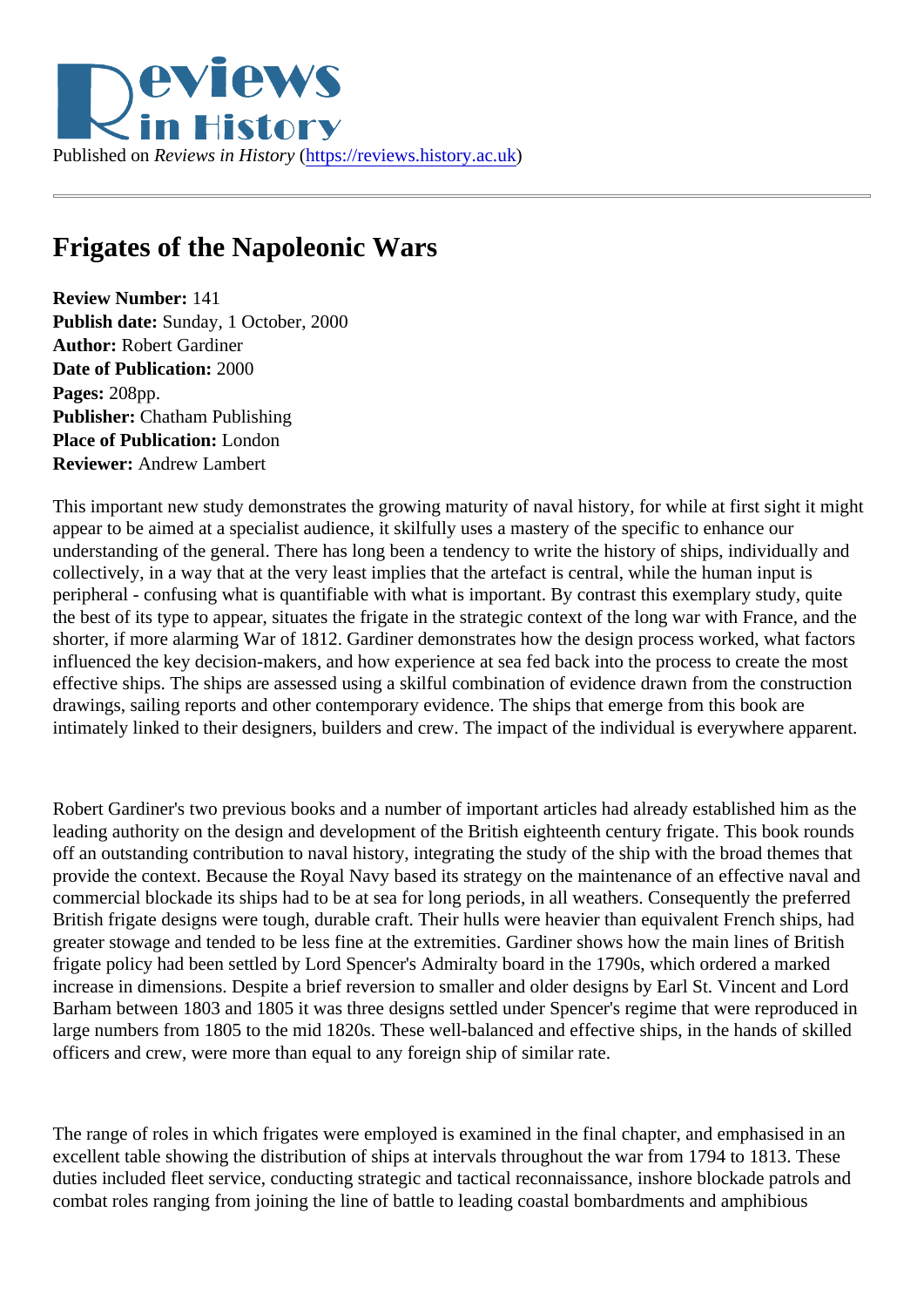operations. Trade protection, convoying, cruising at strategic locations and the sustained pressure of inshore work that were such a feature of the naval war after Trafalgar also exercised the frigate. To meet these demands the ships improved, by design and modification, while the officers and men became more professional, while the best officers tended to reach the prime commands, a reflection of the professionalism of the Admiralty, and a system that rewarded skill, daring, initiative as well as a modicum of well merited good fortune. The best frigate captains of the age, Henry Blackwood, William Parker, Thomas Cochrane, William Hoste and Philip Broke made the best of their ships, but the ships were sufficiently well designed and built that less stellar officers had no trouble executing their duty to the satisfaction of the nation and the navy. As Gardiner concludes, if the ships were good, the men were better.

The old canard that French ships were superior, because they were better 'designed' is given a final and comprehensive refutation. French ships were designed for very different roles, where speed in ideal conditions was valued above seaworthiness, structural strength and the ability to carry the stores and water for sustained cruising. Occasionally a French prize proved useful, if only to show that larger ships had some advantages, but they were costly to maintain, short-lived and although French designs influenced the design of the *Leda* class the best British frigates of the period, the *Lively* class were of entirely domestic design. Gardiner demonstrates that when built to the same size British designs met British requirements better than any French equivalent. French designers were better versed in the theory of ship design, but theory was of limited utility when applied to wooden ships driven by sail. The greater sea-going experience available to British designers enabled them to produce better ships.

In drawing the policy background Gardiner stresses the cost of the long wars, the great drain this imposed on key resources, especially seamen, shipyards and timber, and the sustained pursuit of economy in their use. To make more efficient use of scarce seamen the answer was simply to reduce the size and skill levels of the crew, to the extent that American frigates of equal size went to war in 1812 with one quarter more men on board, and a far higher proportion of skilled hands. Such small crews made it well-nigh impossible for British captains to handle their ship under sail and fight the guns at the same time, restricting their tactical options. Against the increasingly inexperienced harbour-confined French ships the resulting rush to engage at close quarters, where superior rate of fire ensured success, was acceptable, but against much larger American ships with more powerful guns and more skilful commanders it proved fatal. However, in the only even match of the War of 1812 HMS *Shannon* required just eleven minutes to capture the similar USS *Chesapeake*, in the finest single ship action ever fought. In those eleven minutes *Shannon's* brilliant captain, Philip Broke laid the foundations of modern naval service. To get the best out of his ship, and its weapons, he had trained his men aim to hit the target, and carry out their duty in silence. Such demands could only be met by long service volunteer ratings, and the gunnery training system he inspired was in place by 1830, ultimately creating the new profession of naval rating.

In examining the design history of this critical warship class a great deal of attention is necessarily given to contemporary naval policy, an area where this book makes a major contribution. While strategic choices had a major influence on procurement decisions, so did the need to spread the burden of construction across as wide a base as possible, bringing into use smaller regional shipyards to reinforce the efforts of the Royal Dockyards and the great Thameside yards that had hitherto built the bulk of Royal Navy warships. Construction also spread to India, to widen the timber resource base, and provide new ships suitable for service in the Eastern arc of Empire. This distribution helped to maintain the fleet at the necessary level, but nothing was so effective in this respect as the capture of enemy ships. Between 1803 and 1813 the Royal Navy captured over 50 large frigates, more than 1/3 of the total acquire dint his period, and an even larger proportion of those available before 1810. Slightly less than 100 new ships were ordered in this period,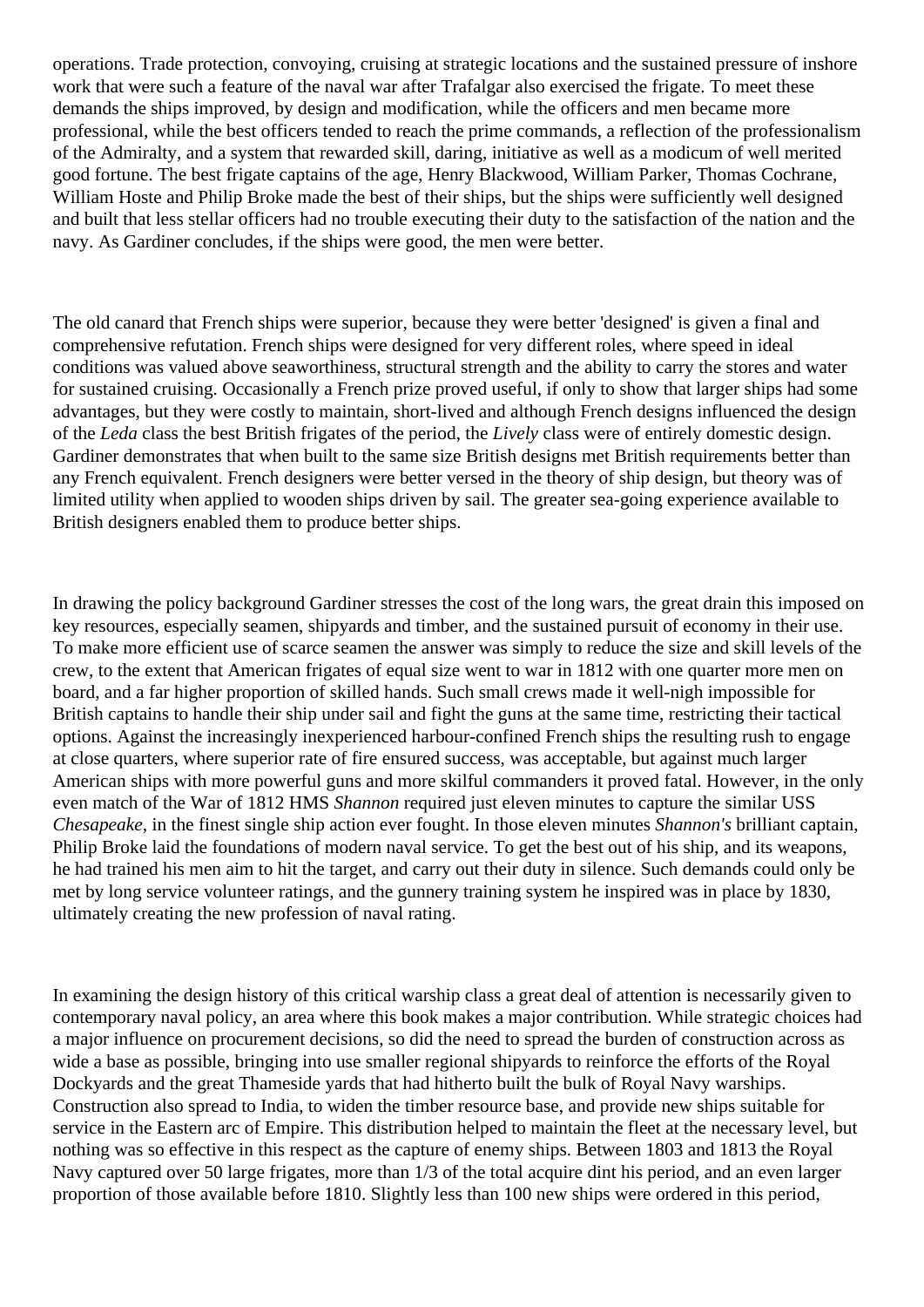although not all were completed before the war ended. Some new ships were deliberately built slowly in the Royal Dockyards, from prime English oak, to ensure longevity, while others were quickly assembled from fir and other inferior timbers in commercial shipyards to meet the emergency of the moment. Nowhere was this more apparent than in the response to the shocking loss of three frigates to the Americans in 1812. Such was the capacity of British shipbuilding that one yard at Blackwall could turn out ten frigates in 1813, including six very large ships to three new designs. These new designs demonstrated that the Royal Navy was perfectly capable of building frigates of a more powerful type, but until 1812 had seen no requirement for such costly, units, which sacrificed flexibility and ubiquity for individual power. Even after 1812 the standard class of ships continued to be built in large numbers, down to the late 1820s, because a global maritime empire based on the secure movement of commerce could not afford to build, man or deploy an entire fleet of American style super-frigates. The same lesson would be repeated in succeeding generations, most notably in the inter-war debate on Washington Treaty cruisers.

This policy imperative was reflected in the response to new technology. From 1803 the ship designers strove to find ever more economic ways of using timber, substituting smaller pieces, or iron wherever possible. These efforts were centrally directed, and the successful innovators were well rewarded, notably by financial grants and Royal Society Copley medals. This process culminated in the fundamental reform of ship structure by the Surveyor Sir Robert Seppings, and while this work was vital for the post war enlargement of warships, and the introduction of steam engines, it was actually driven by the need to economise on timber without sacrificing structural strength. This process, which has never been given such a lucid and persuasive treatment, will be of particular interest to historians of technology. Nor was this the only area where the industrial and technical developments of the age affected the frigate. Richard Trevithick pioneered iron water tanks in 1808, replacing the old cumbersome, leaky and unhygienic wooden barrels. Once the manufacturing process had been mastered Henry Maudslay the water tank revolutionised living conditions, by improving the time water could be kept, an the amount that could be stowed, removing the old, foul shingle ballast used to bed down the barrels, and saving money. By 1814 the Navy had over 3,500 large iron water tanks in use. Together with cast iron ballast these tanks allowed ship stowage to be shifted more easily, with a marked impact on sailing qualities.

This is a large and handsomely produced illustrated volume, one which might lead the careless observer to conclude that it was fit only for the 'coffee table'. Nothing could be further from the truth; the illustrations are essential, given the subject and the quality of the treatment. The basic sources for this study are archival, not just the wealth of written evidence but also the almost complete collection of original construction drawings and in service profiles which detail every aspect of the design, construction of the British ships, along with their modification, and that of the captured foreign vessels. Large numbers of these drawings, held by the National Maritime Museum, are reproduced. Often water-stained, heavily amended and modified they provide a vital contact with the design process. They record the working practices by which practical men met pressing problems at a time of national emergency. The drawings are complemented by carefully chosen contemporary images, and both sources are integrated into, and used to expand on the text: as such they make an essential contribution to the overall success of the book. The other contemporary sources are the two surviving British sailing frigates, HMS *Trincomalee* at Hartlepool and HMS *Unicorn* at Dundee. These remarkable ships, still afloat despite being close on two hundred years old, can now be seen in context.

Historians of the Napoleonic wars, of naval policy, of technology and ship design are all in Robert Gardiner's debt. This is a work of particular importance.